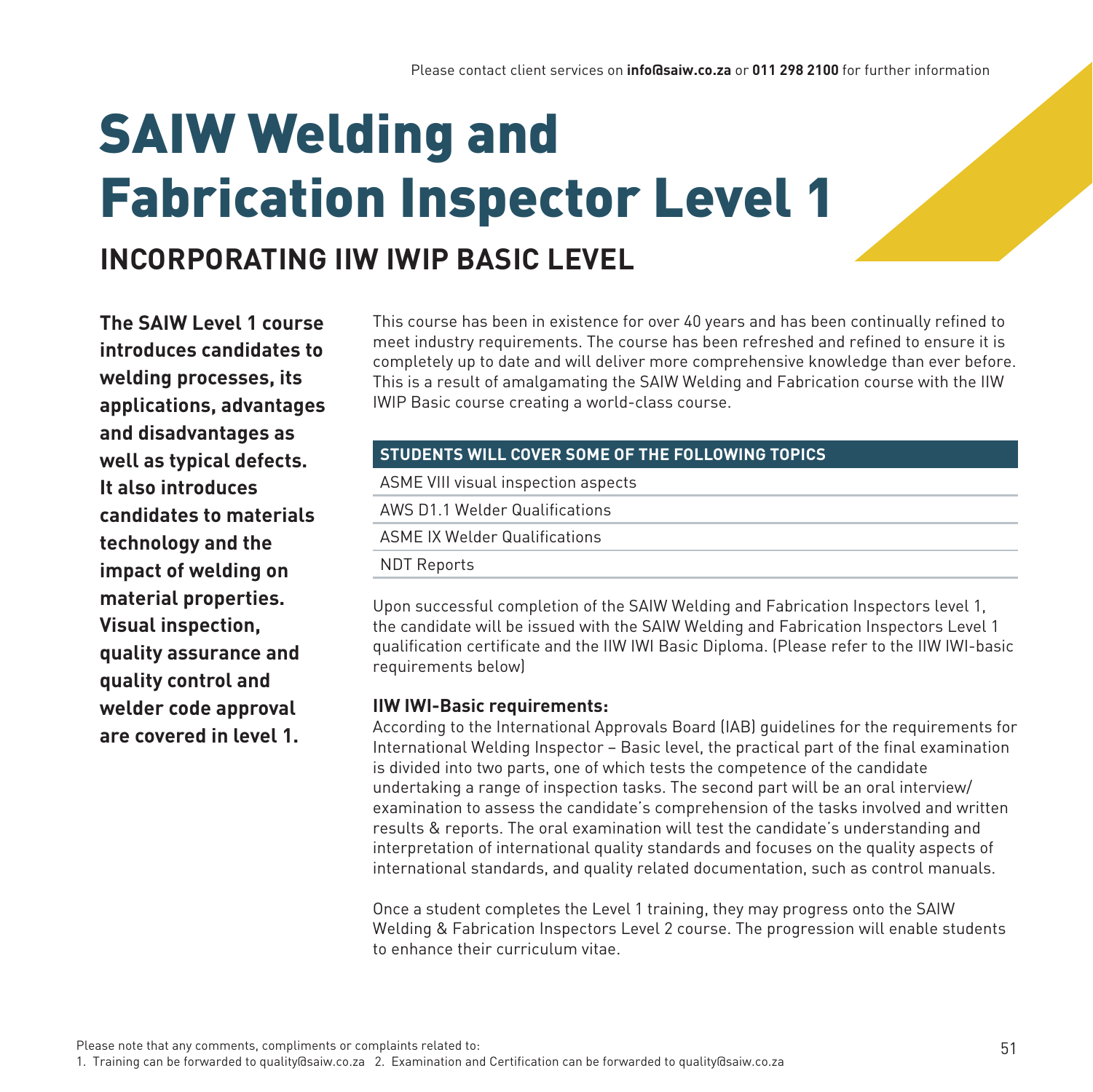# SAIW Welding and Fabrication Inspector Level 1



## **COURSE INFORMATION**

### **ENTRY REQUIREMENTS**

- **1.** Matric with Mathematics or Science OR
- **2.** Successful completion of SAIW's Welding Quality Control course OR
- **3.** Two years professional welding related experience OR
- **4.** Grade 10 plus a pass in a SAIW proficiency test

#### **COURSE OUTLINE**

#### **WEEK 1 WEEK 3**

- Terms & Definitions Welder Qualifications
- Welding Processes Welding Safety
- 

#### **WEEK 2 WEEK 4**

- Materials including Mill certificate Revision [3 days]
- Welding Symbols Exam
- Visual Inspection
- Inspection Reports

### **COURSE DURATION**

15 days + 3 days revision + 2 days exam

#### **PRICING (Including VAT)**

| <b>Corporate Member</b> | R46,000 |
|-------------------------|---------|
| Non-Corporate Member    | R49,730 |

- 
- 
- Welding Defects QA/QC including quality control plans

- 
-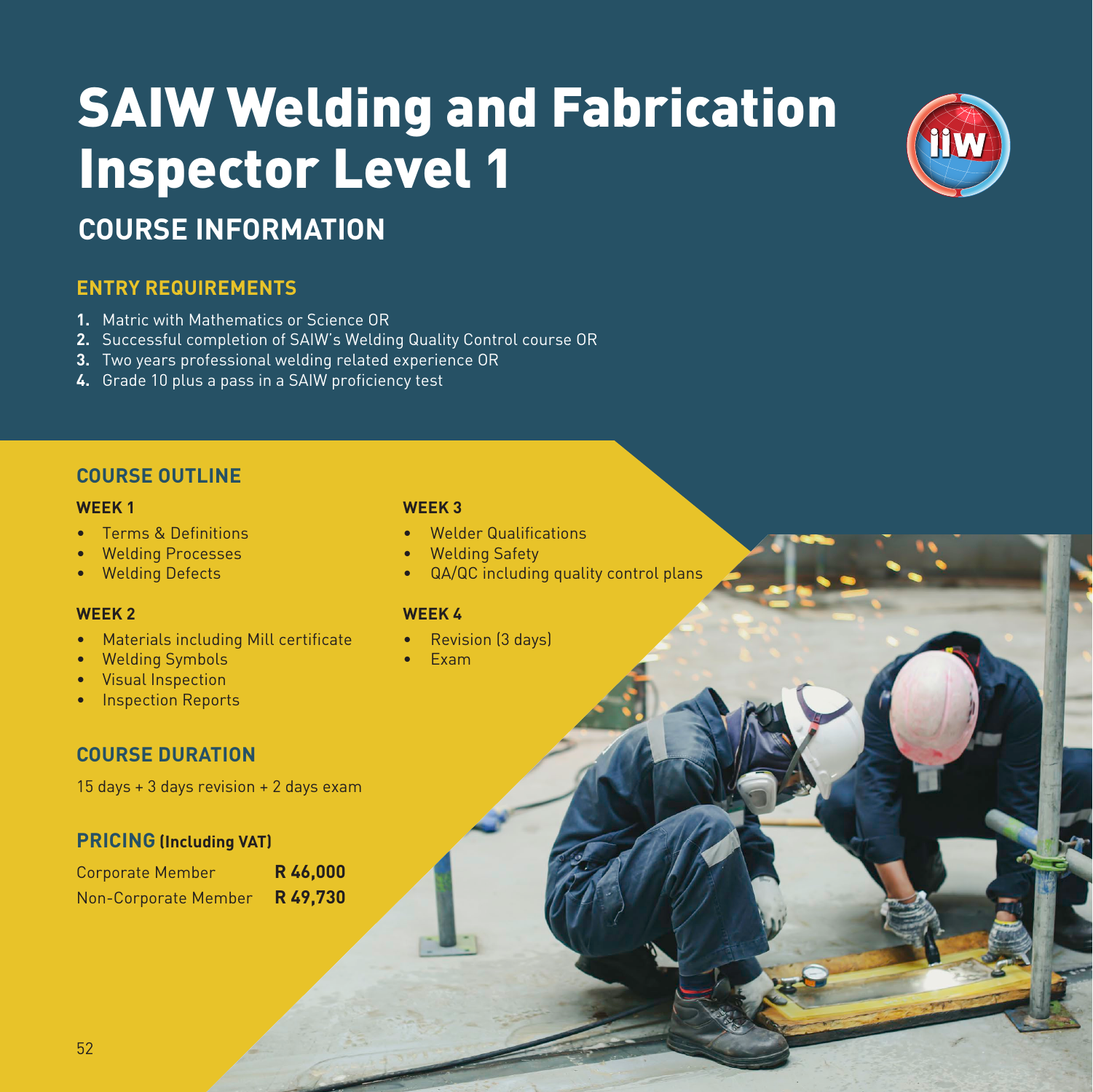#### **COURSE SCHEDULE | SAIW Welding & Fabrication Inspectors Level 1**

| <b>JOHANNESBURG</b>                                                               |                                                                                     |            |                  |                  |                  |                 |                  |
|-----------------------------------------------------------------------------------|-------------------------------------------------------------------------------------|------------|------------------|------------------|------------------|-----------------|------------------|
| <b>WEEK</b>                                                                       | <b>COURSE INFORMATION</b>                                                           | <b>HRS</b> | JHB <sub>1</sub> | JHB <sub>2</sub> | JHB <sub>3</sub> | JHB4            | JHB <sub>5</sub> |
|                                                                                   | Terms & Definitions<br><b>Welding Processes</b><br><b>Welding Defects</b>           | 40         | $17 - 21$ Jan    | 07 - 11 Feb      | 09 - 13 May      | $01 - 05$ Aug   | 05 - 09 Sep      |
| $\overline{2}$                                                                    | Materials, Welding Symbols<br>Visual Inspection<br>Inspection Reports & Regulations | 40         | 07 - 11 Feb      | $07 - 11$ Mar    | 06 - 10 Jun      | 29 Aug - 02 Sep | 03 - 07 Oct      |
| 3                                                                                 | <b>Welder Qualifications</b><br><b>Welding Safety</b><br>QA/QC                      | 40         | $07 - 11$ Mar    | $04 - 08$ Apr    | $04 - 08$ Jul    | 26 - 30 Sep     | 31 Oct - 04 Nov  |
| 4                                                                                 | Revision (3 days)<br>Exam                                                           | 24         | $04 - 06$ Apr    | 09 - 11 May      | $01 - 03$ Aug    | 24 - 26 Oct     | 28 - 30 Nov      |
| <b>Examinations</b><br><b>Technology</b><br><b>Inspection</b><br><b>Practical</b> |                                                                                     |            | 07 - 08 Apr      | 12 - 13 May      | $04 - 05$ Aug    | 27 - 28 Oct     | $01 - 02$ Dec    |



Please note that any comments, compliments or complaints related to: 1. Training can be forwarded to quality@saiw.co.za 2. Examination and Certification can be forwarded to quality@saiw.co.za 53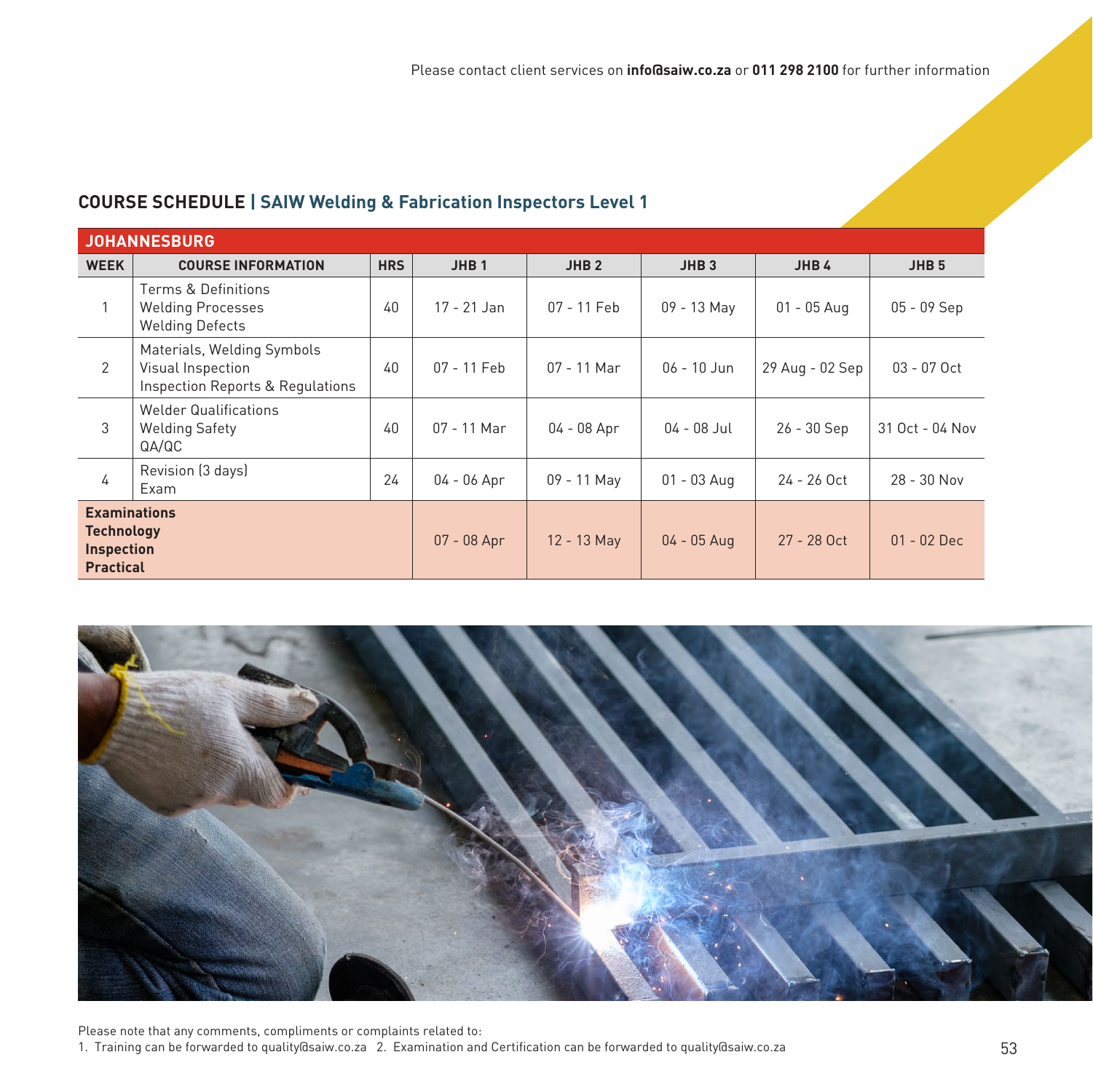| <b>DURBAN</b>                                                              |                                                                                     |             |                  |                  |  |
|----------------------------------------------------------------------------|-------------------------------------------------------------------------------------|-------------|------------------|------------------|--|
| <b>WEEK</b>                                                                | <b>COURSE INFORMATION</b>                                                           | <b>HRS</b>  | DBN <sub>1</sub> | DBN <sub>2</sub> |  |
|                                                                            | Terms & Definitions<br><b>Welding Processes</b><br><b>Welding Defects</b>           | 40          | 31 Jan - 04 Feb  | 29 Aug - 02 Sep  |  |
| 2                                                                          | Materials, Welding Symbols<br>Visual Inspection<br>Inspection Reports & Regulations | 40          | 28 Feb - 04 Mar  | $26 - 30$ Sep    |  |
| 3                                                                          | <b>Welder Qualifications</b><br><b>Welding Safety</b><br>QA/QC                      | 40          | 28 Mar - 01 Apr  | 24 - 28 Oct      |  |
| 4                                                                          | Revision (3 days)<br>Exam                                                           | 24          | 09 - 11 May      | $21 - 23$ Nov    |  |
| <b>Examinations</b><br><b>Technology</b><br>Inspection<br><b>Practical</b> |                                                                                     | 12 - 13 May | $24 - 25$ Nov    |                  |  |

### **COURSE SCHEDULE | SAIW Welding & Fabrication Inspectors Level 1**

### **COURSE SCHEDULE | SAIW Welding & Fabrication Inspectors Level 1**

| <b>SECUNDA</b>                                                             |                                                                                     |             |                  |  |  |  |
|----------------------------------------------------------------------------|-------------------------------------------------------------------------------------|-------------|------------------|--|--|--|
| <b>WEEK</b>                                                                | <b>COURSE INFORMATION</b>                                                           | <b>HRS</b>  | SEC <sub>1</sub> |  |  |  |
| 1                                                                          | Terms & Definitions<br><b>Welding Processes</b><br><b>Welding Defects</b>           | 40          | 23 - 27 May      |  |  |  |
| $\overline{2}$                                                             | Materials, Welding Symbols<br>Visual Inspection<br>Inspection Reports & Regulations | 40          | 27 Jun - 01 Jul  |  |  |  |
| 3                                                                          | <b>Welder Qualifications</b><br><b>Welding Safety</b><br>QA/QC                      | 40          | $25 - 29$ Jul    |  |  |  |
| 4                                                                          | Revision (3 days)<br>Exam                                                           | 22 - 24 Aug |                  |  |  |  |
| <b>Examinations</b><br><b>Technology</b><br>Inspection<br><b>Practical</b> |                                                                                     | 25 - 26 Aug |                  |  |  |  |